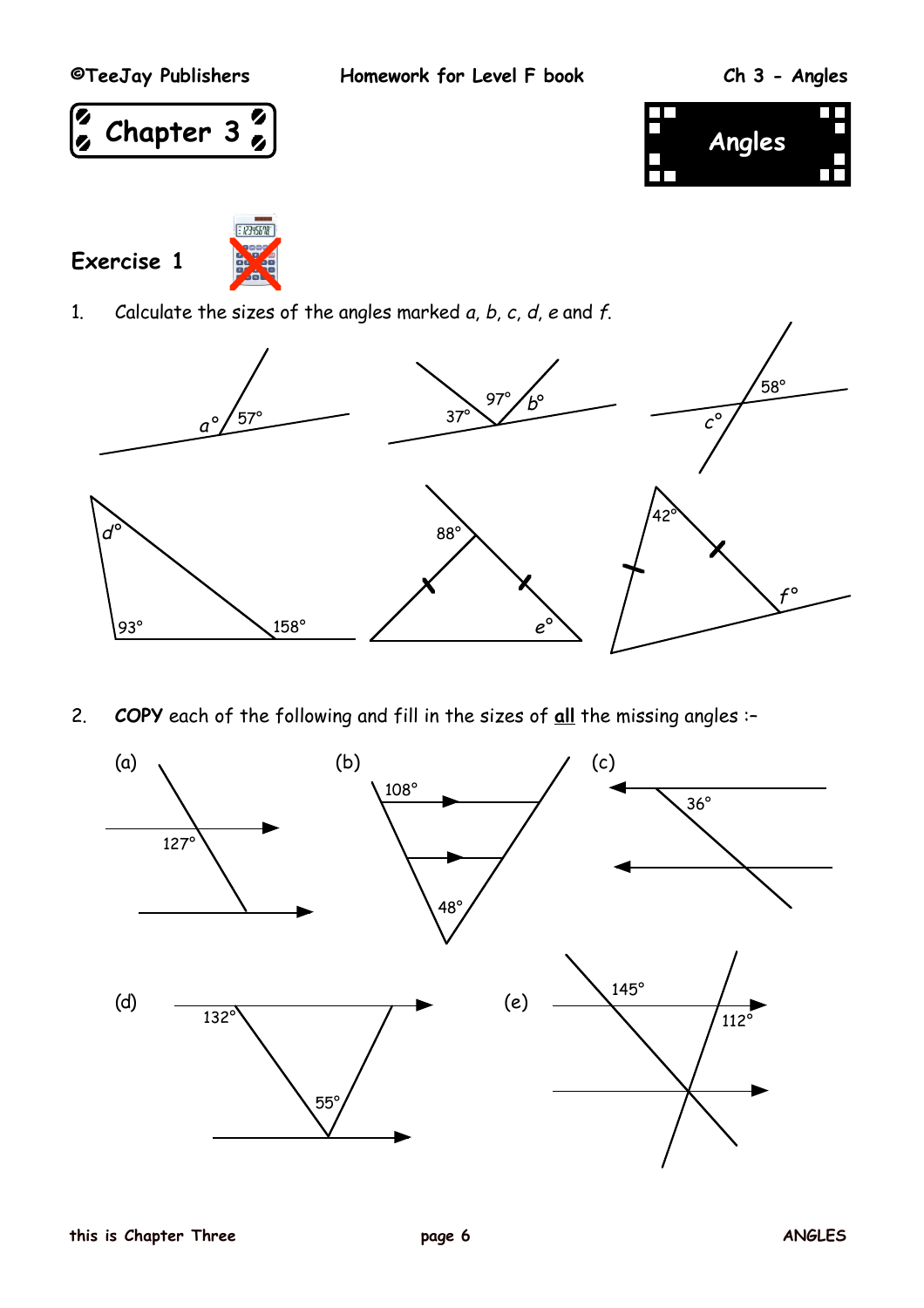**©TeeJay Publishers Homework for Level F book Ch 3 - Angles**

**Exercise 2**



- 1. What is the name of a regular polygon which has :-
	- (a) 5 sides (b) 6 sides (c) 7 sides
		- (d) 8 sides (e) 9 sides (f) 10 sides ?



- 
- 2. The formula for finding the **interior** angles of a regular polygon, given the number of sides  $(n)$ , is :-

```
interior angle = 180 – (360 ÷ n).
```
Use the formula to find the size of the interior angles of a regular :-

- (a) pentagon (b) nonagon (c) 20 sided polygon.
- 3. The formula shown below is used to calculate the size of the exterior angles of a regular polygon.

**exterior** angle = 180° – **interior** angle

Use the above formula to calculate the size of the **exterior** angle of :-

- (a) a regular pentagon.
- (b) a regular nonagon.
- (c) a regular decagon.
- 4. (a) An interior angle of a regular polygon is found to be 135°. What is the regular polygon called ?



(b) An exterior angle of a regular polygon is found to be 60°. What is the regular polygon called ?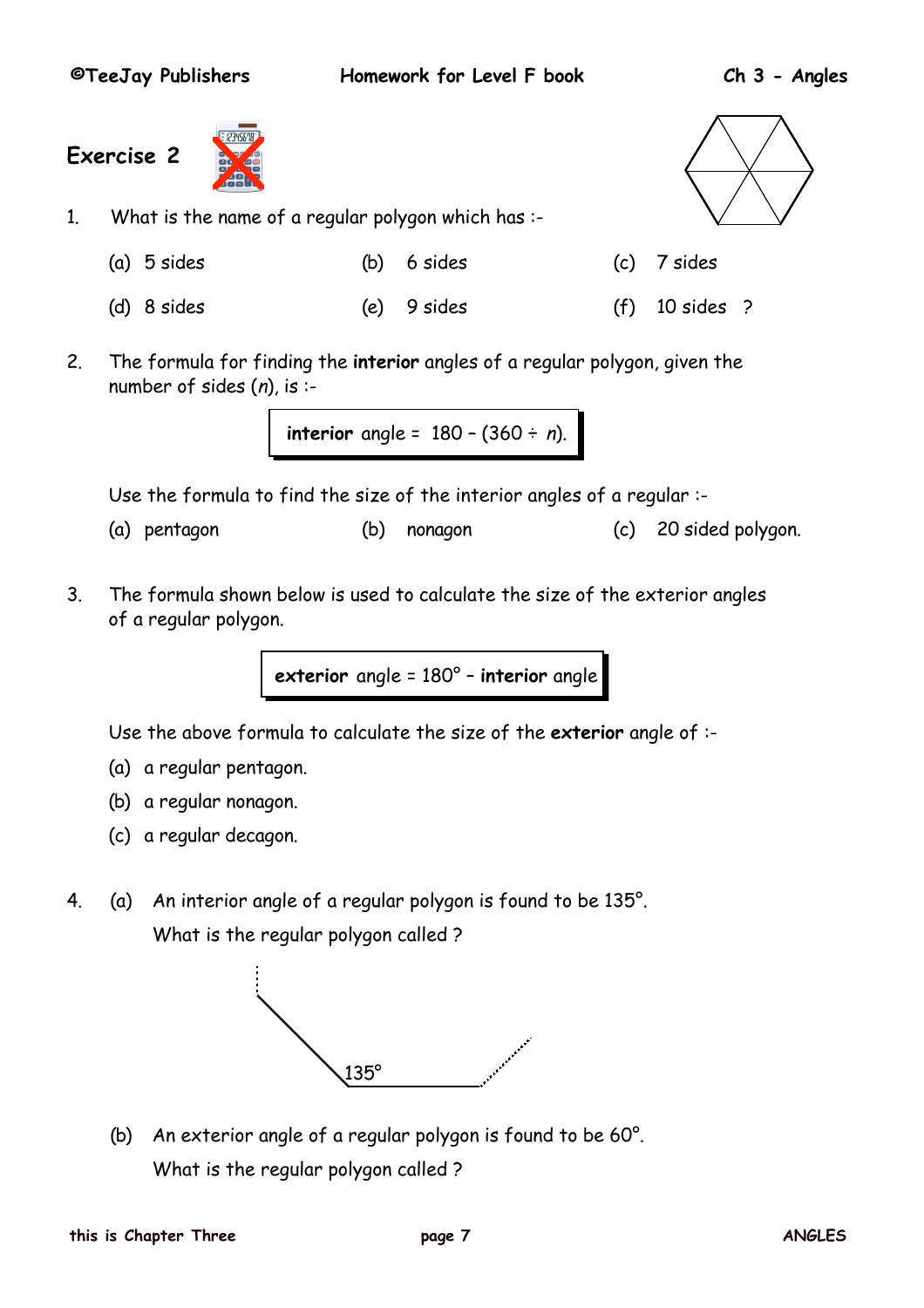

- 1. (a) How many degrees are there in 1 full turn ?
	- (b) How many hours are there on the face of this clock ?
	- (c) What is the size of the angle between the 12 and the 2 on this clock ?



- 2. What is the size of the (smaller) angle between the hands of a clock at :-
	- (a) 1 o'clock (b) 3 o'clock (c) 7 o'clock (d) 8 o'clock (e) 9 o'clock (f) 11 o'clock ?
- 3. Calculate the size of the (smaller) angle between the hands of a clock at :-

| (a) half past four | (b) half past 10 | (c) $1.30$  |
|--------------------|------------------|-------------|
| (d) $11.30$        | (e) half past 9  | $(f)$ 8.30. |

- 4. Calculate the size of the acute angle between the hands of a clock at :–
	- (a) quarter past 4 (b) quarter past 6.
- 5. Calculate the size of the **acute** angle between the hands of a clock at 5 minutes to midnight. (**Difficult !**)